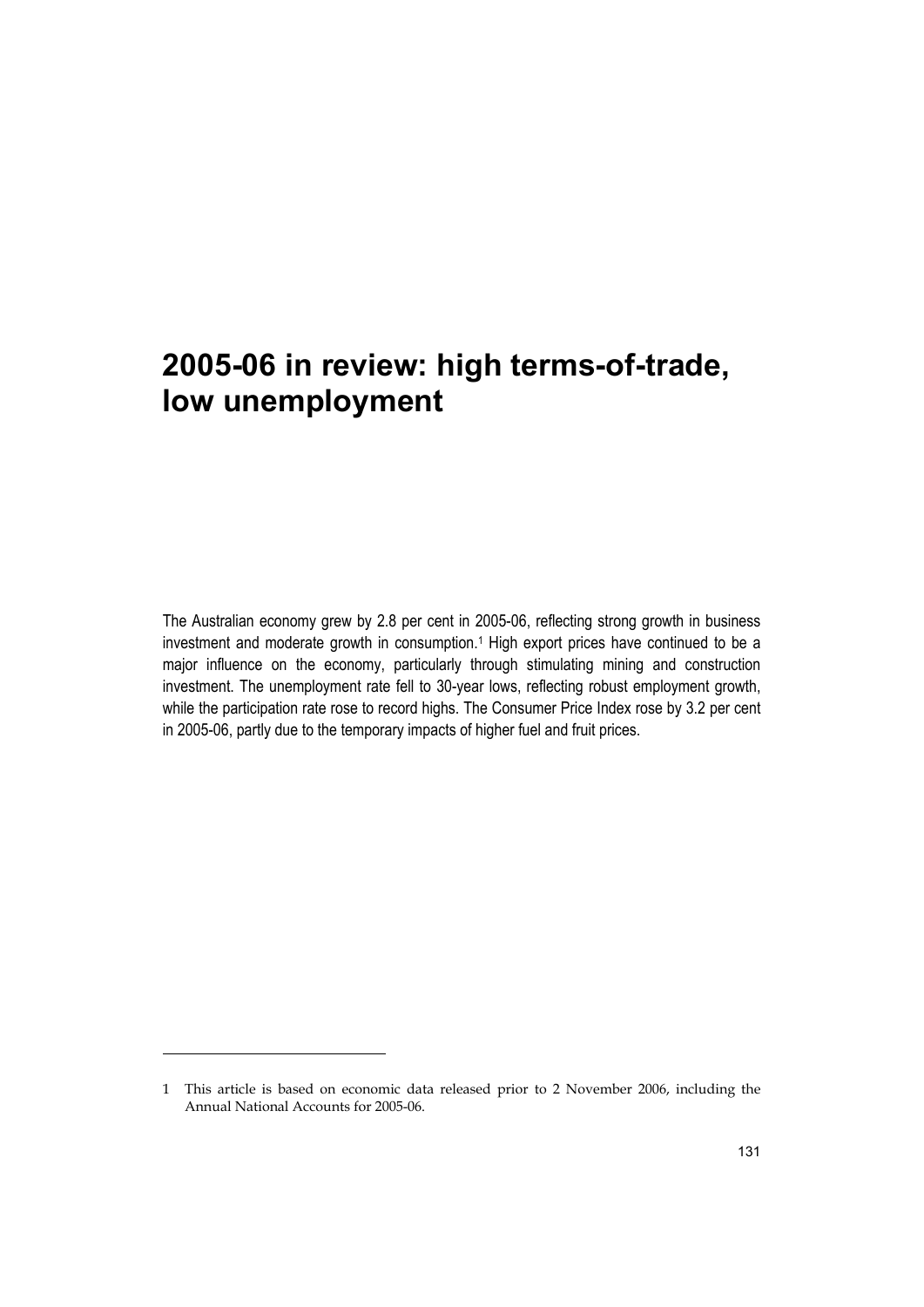# **Overview**

Real GDP grew moderately in 2005-06, but more slowly than in the first few years of this decade. Sharp increases in the prices of key export commodities such as iron ore and coal were important influences on the economy.

Strong demand for non-rural commodities, particularly from China, has boosted non-rural commodity prices and as a result Australia's terms-of-trade is currently around 30-year highs. This has contributed to very strong investment growth, particularly for the mining sector, but has not yet translated into stronger export volumes, although some non-rural commodity exports have grown strongly.

While GDP growth remains moderate, labour market outcomes have been strong, with robust employment growth contributing to further reductions in the unemployment rate. Household consumption continued to grow moderately following strong growth in recent years, while dwelling investment fell and continued the mild downturn begun in 2004-05.

Inflation rose in 2005-06, partly driven by specific shocks from higher fuel prices and the effects of Cyclone Larry on fruit production and prices. Wage growth was strong, particularly in those sectors experiencing rapid expansion, but improved relative wage flexibility has limited a more generalised wage acceleration.





Source: ABS 5204.0.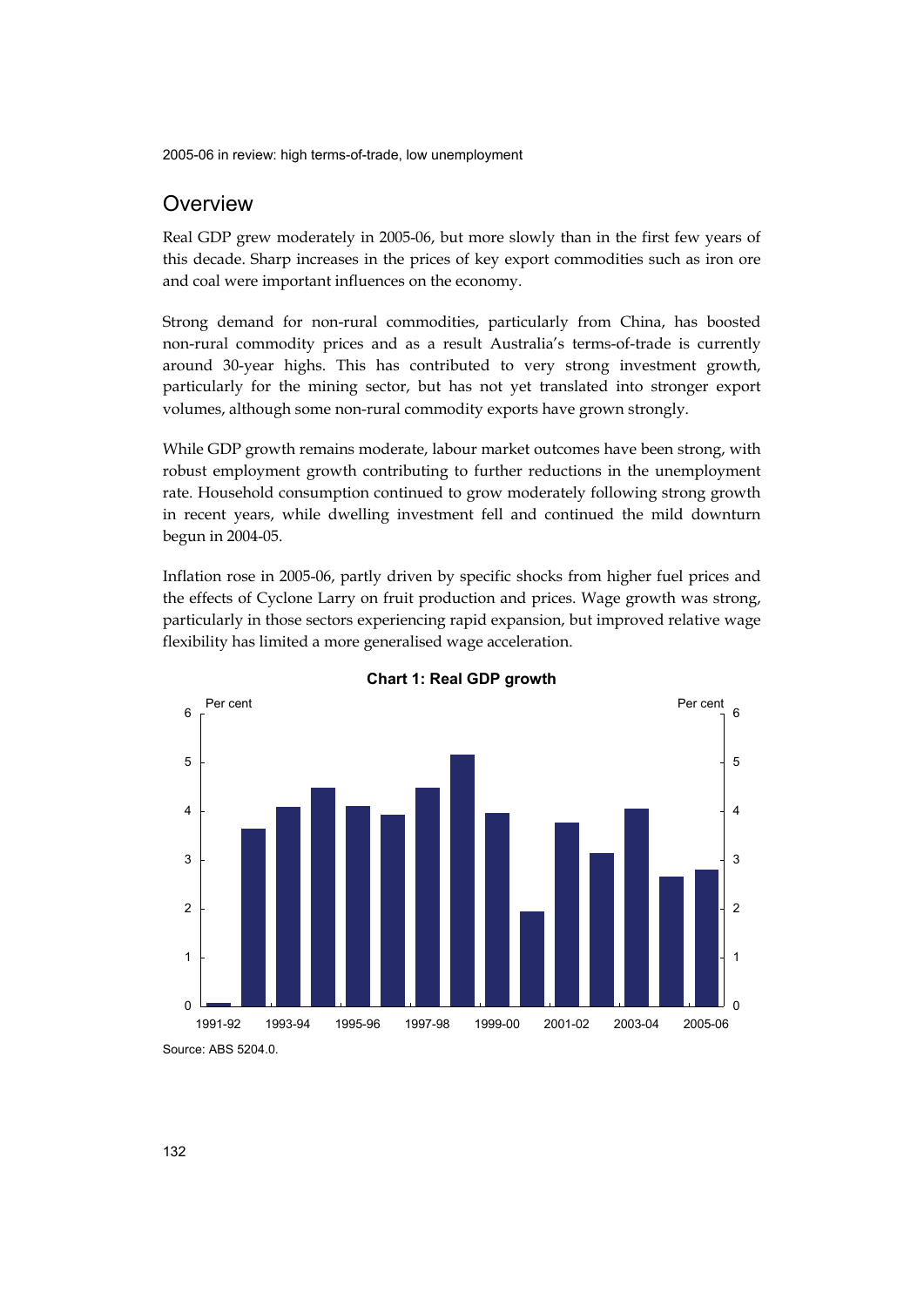# The world economy

The world economy grew by a strong 4.9 per cent in 2005, after expanding by 5.3 per cent in 2004 (a 30-year high). This outcome exceeded both the 2005-06 Budget and MYEFO forecasts of 4¼ and 4½ per cent respectively, and occurred despite higher oil prices and the gradual withdrawal of monetary policy stimulus. Growth was underpinned by benign financial market conditions and strong corporate balance sheets.

The world economy continued to expand strongly over the first half of 2006, with a number of countries, in particular China, growing at a faster-than-expected-pace. The pattern of growth across countries became more broadly based, with the pick-up in the Euro area maintaining momentum, Japan's expansion continuing, and the emerging regions of East Asia and Latin America maintaining impressive growth rates.

Headline inflation rose beyond central bank comfort zones in a number of countries, due largely to the first-round effects of higher oil prices. While the pass-through of higher energy prices to core inflation was generally limited, emergent capacity constraints in both labour and product markets led to a pick -up in core inflation rates in the major economies. In response, monetary policy settings were tightened in a range of countries.

Non-rural commodity prices continued to rise strongly over 2005-06, reflecting robust demand growth associated with the global economic expansion. Energy prices, and particularly oil prices, increased strongly in this period. More recently, prices for base metals have risen strongly.



## **Chart 2: World GDP growth(a)**

(a) World GDP growth rates are calculated using GDP weights based on purchasing power parity. Source: International Monetary Fund.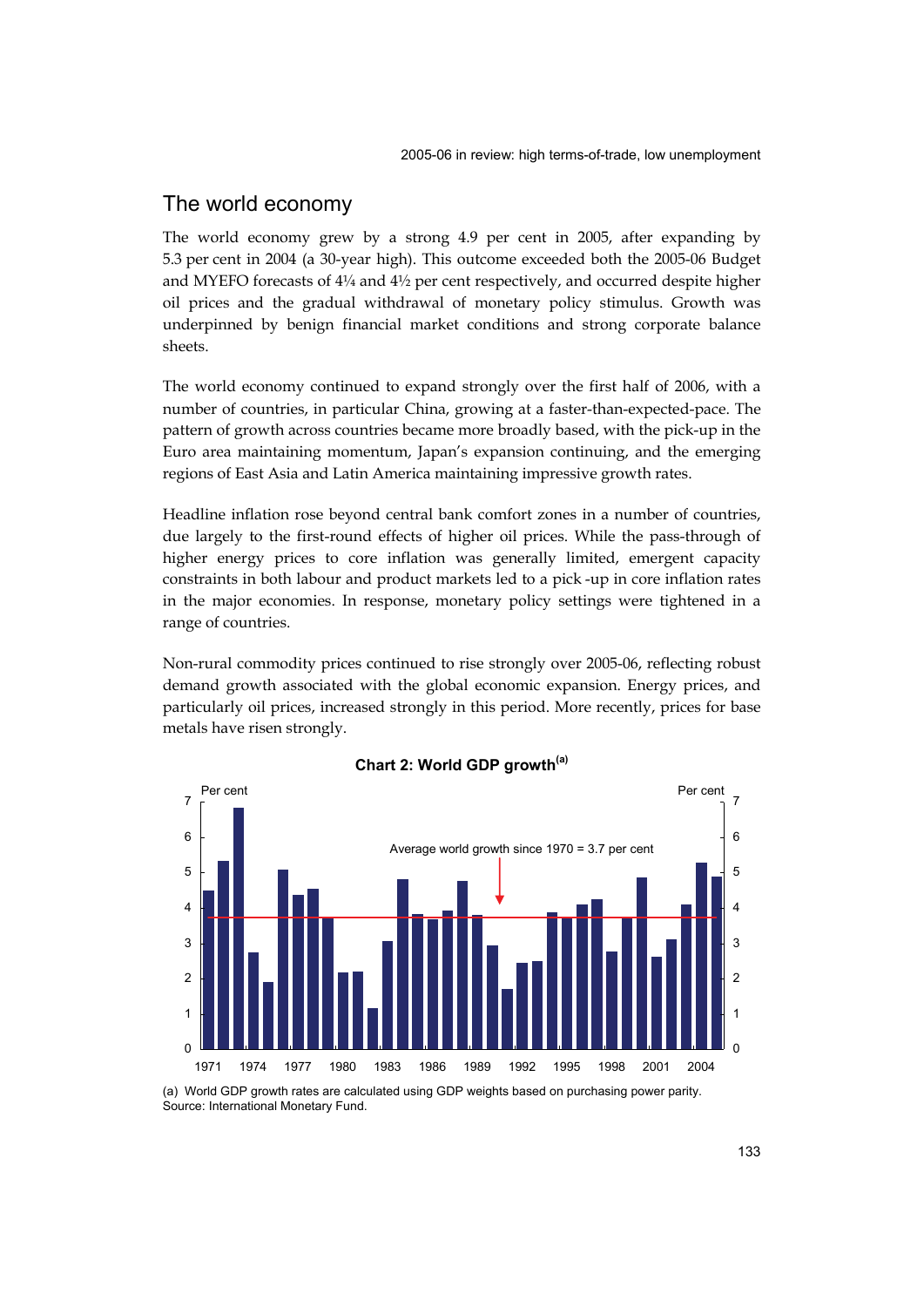#### Developments in key economies

In the United States (US), GDP grew by 3.4 per cent in 2005-06. Private consumption and business investment were the major drivers of growth, while a widening in the US trade deficit saw net exports subtract from growth. The US current account deficit increased over the year, reaching a record US\$840 billion or 6.5 per cent of GDP. Employment growth was robust over 2005-06, while strong corporate profits resulted in higher corporate tax receipts. This revenue buoyancy assisted in decreasing the US fiscal deficit, which fell to 1.9 per cent of GDP in the 2006 fiscal year, from 2.6 per cent in 2005.2

Further monetary tightening by the Federal Reserve occurred in 2005-06, with interest rates rising by 200 basis points to 5.25 per cent, following increases of 225 basis points in the previous year. The year also saw signs of a softening in the US housing market. Growth in house prices fell from the previous year's near-record pace and the contribution of residential investment to GDP growth over the year turned negative in the June quarter 2006.

China's GDP grew by a faster-than-expected 10.3 per cent in 2005-06, the fastest rate of growth since 1995-96. This strong performance was largely driven by an acceleration in investment growth, with investment in transport infrastructure and real estate particularly strong. Surging net exports also made a strong contribution to growth. The Chinese Government revalued the Renminbi by 2 per cent against the US dollar in July 2005, and announced that it would no longer be pegged to the dollar but would be managed with reference to a basket of currencies. By the end of 2005-06 the Renminbi had appreciated by a further 1.4 per cent.

The Japanese economy continued its recovery over the course of 2005-06, with growth becoming increasingly broad-based. Japan's GDP grew by 3.2 per cent in 2005-06, after growth of 1.6 per cent in 2004-05. The labour market continued to make modest gains, with the unemployment rate reaching an 8-year low of 4.0 per cent in May 2006. Following signs that the economy had emerged from an extended period of deflation, the Bank of Japan ended its policy of quantitative easing in March 2006 and adopted a new monetary policy framework focused on the overnight interest rate.

The rest of East Asia grew by 5.4 per cent in 2005-06, after growing by 4.8 per cent in 2004-05. Growth in the region remained export-led but was also supported by solid growth in domestic demand. Buoyant domestic demand, coupled with growing oil import bills, resulted in a diminishing of current account surpluses in most countries. Investment as a share of GDP generally remained well below levels experienced prior to the Asian financial crisis. Rising inflation emerged as a major concern across the

j

<sup>2</sup> The US fiscal year runs from 1 October to 30 September.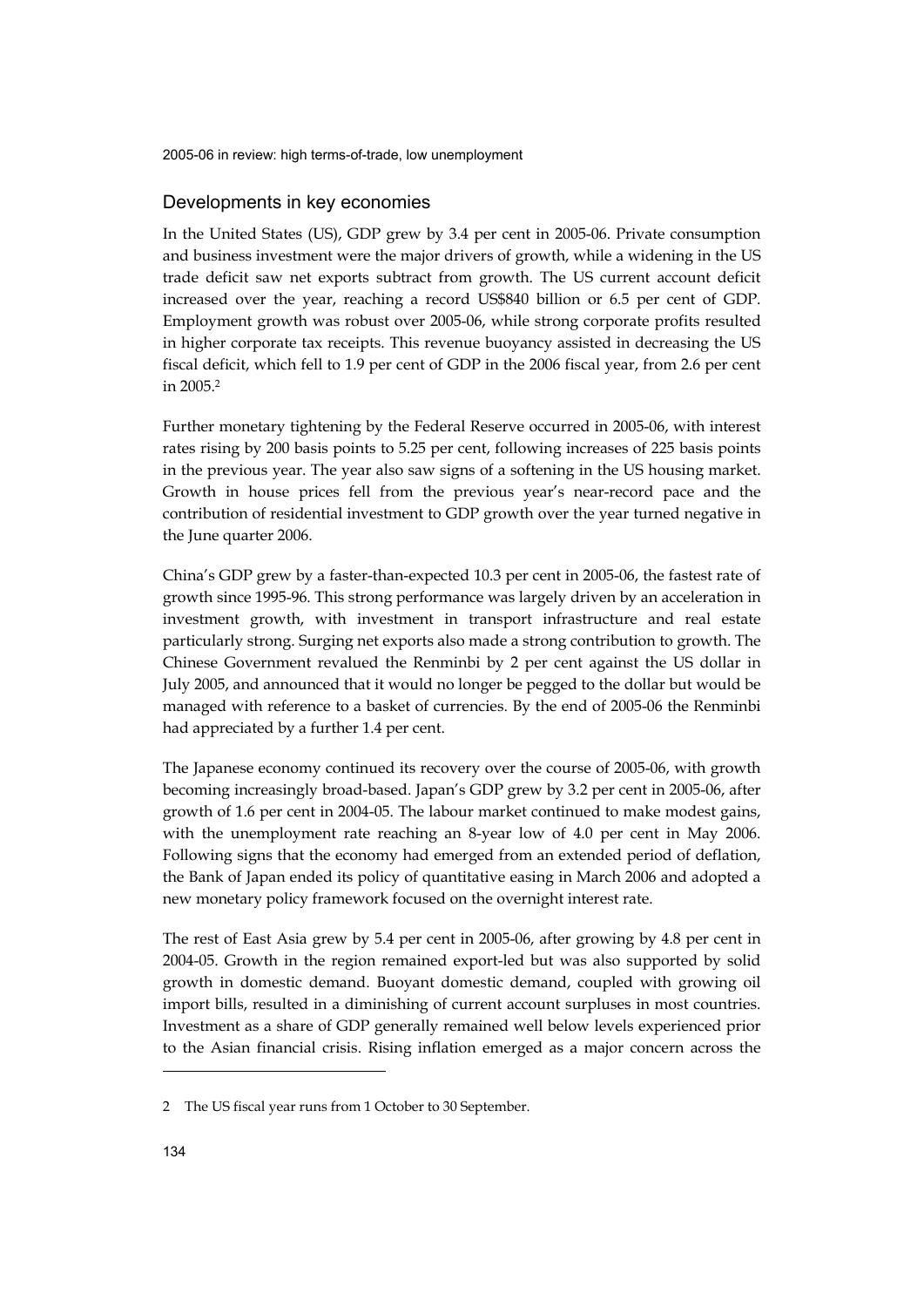region, mainly due to increases in non-rural commodity prices and the reduction of fuel subsidies. As a result, monetary policy generally maintained a tightening bias throughout the year.

Euro-area GDP growth strengthened to 2.1 per cent in 2005-06 following growth of 1.4 per cent in 2004-05. This outcome was the strongest since 2000-01, with domestic demand the major contributor. The European Central Bank raised official interest rates due to a pick-up in economic activity and inflation persisting above its medium-term target range. Growth in the United Kingdom in 2005-06 matched Euro-area growth, at 2.1 per cent, following growth of 2.4 per cent in 2004-05. Weaker private consumption was largely responsible for the easing in growth, partially offset by stronger exports.

Higher oil and non-rural commodity prices were again a significant factor behind the performance of many developing and emerging market economies. Robust economic growth continued in Latin America over 2005 and picked up over the first half of 2006, with many countries benefiting from the strong global demand for commodities. Higher non-rural commodity prices also benefited the economies of sub-Saharan Africa, with the region experiencing one of its strongest periods of sustained economic expansion since the early 1970s. In emerging Europe, regional economic growth remained robust, despite moderating from the exceptional pace recorded in 2004.

## China's demand for commodities and the terms-of-trade

China has had a dramatic impact on a number of globally traded commodities in recent years. As shown by Chart 3, China now accounts for over 40 per cent of the world's seaborne trade in iron ore, around 30 per cent of the world's consumption of zinc and steel, and around a quarter of the world's consumption of copper, aluminium and nickel. In the last few years, the prices of many of these commodities have risen substantially.

The increase in China's demand for these commodities is being driven by strong economic growth, and in particular, rapid investment growth. Investment in turn is being driven by a number of factors, including: extremely high rates of national saving; a strong comparative advantage in manufacturing; and the continuing process of urbanisation across China, which is leading to a large increase in the demand for housing and infrastructure. China's urban population has grown by an average of 20 million people each year over the past decade.

These factors have led to a rapid increase in China's demand for construction materials. This demand has outpaced the growth in China's production of construction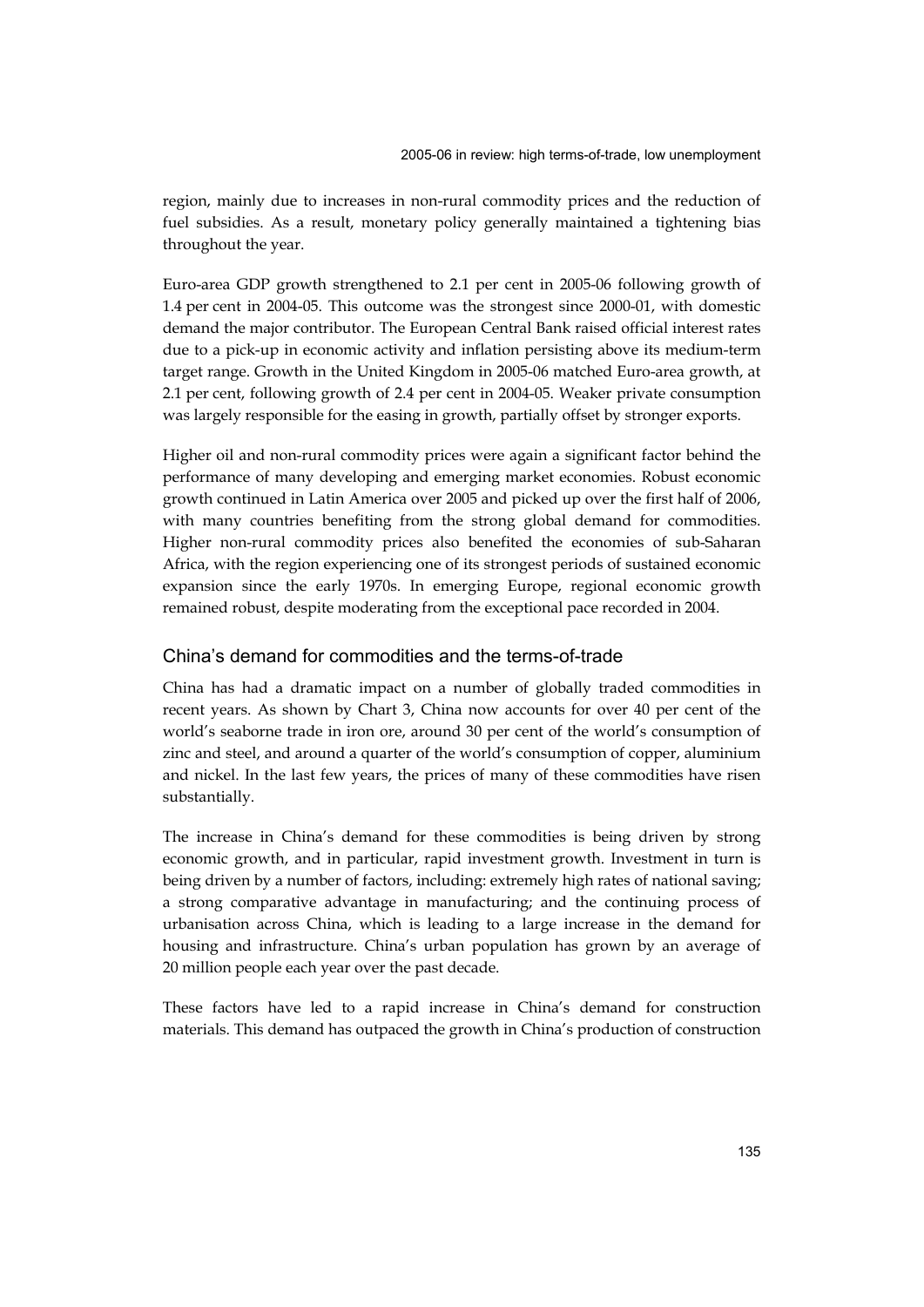materials, leading to a substantial increase in China's imports of many of these materials in recent years.3

China's demand for non-rural commodities, combined with the long lag time between investment and new capacity coming on stream, has contributed to the sharp price rises in these resources over 2005-06. Through the year to June 2006 the price of base metals increased by 66 per cent, with zinc and copper prices rising by 160 and 112 per cent respectively. Coal and iron ore prices also rose significantly in 2005-06 after also increasing sharply in 2004-05.



**Chart 3: China's share of world materials demand (1979-2005)** 

Source: Macquarie Research.

# The Australian economy

The sharp rise in non-rural commodity prices in 2005-06 has contributed to a sharp increase in Australia's terms-of-trade, driven by a 14.7 per cent increase in export prices and a 3.5 per cent rise in import prices.

The significant increase in the terms-of-trade has boosted national income and generated benefits for the economy. The improved terms-of-trade has also contributed

-

<sup>3</sup> The Chinese investment boom is further discussed in 'Reflections on the global economy and the Australian mining boom' by David Gruen and Steven Kennedy in this issue of *Economic Roundup*.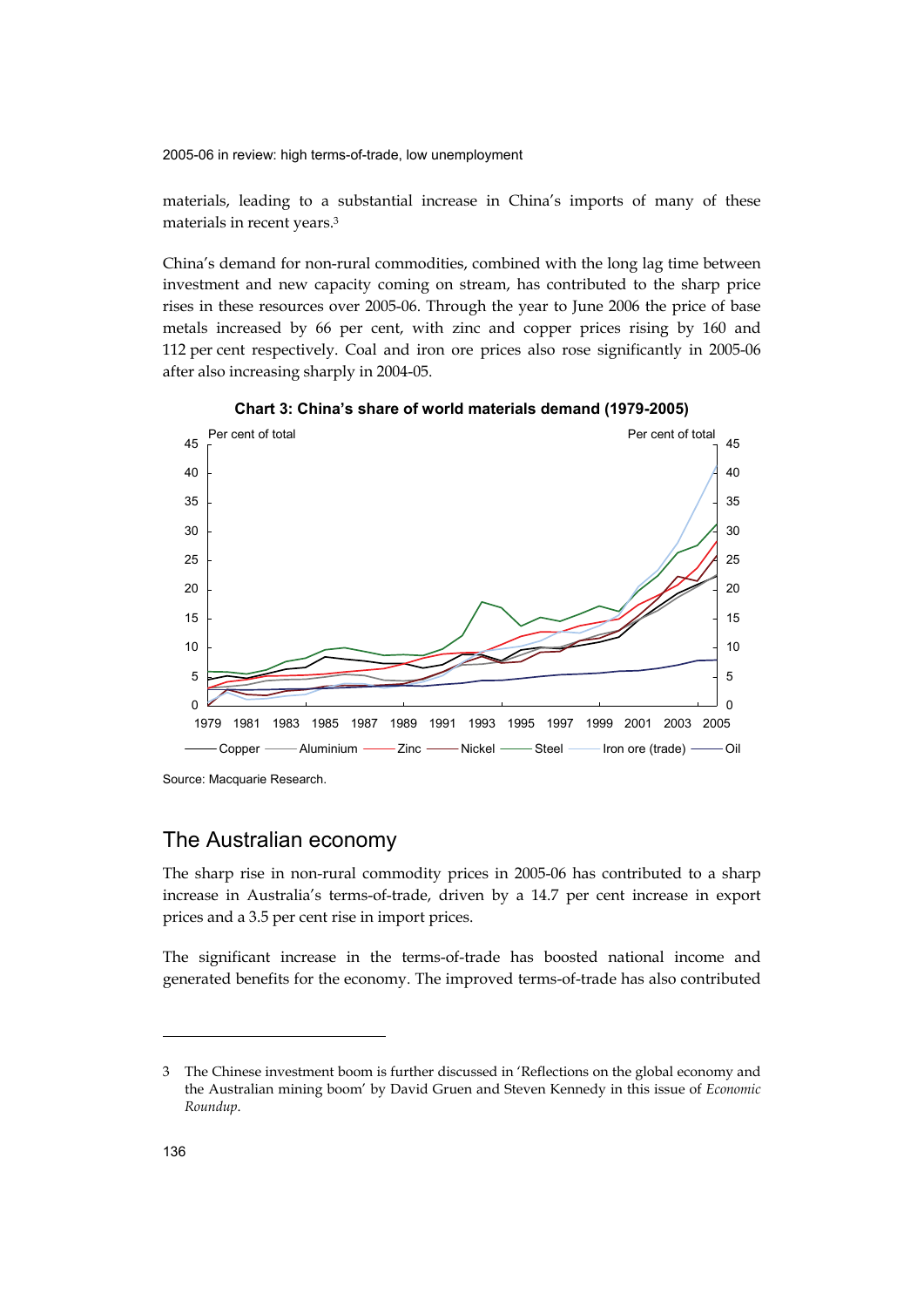to a healthy environment for business investment, along with strong corporate balance sheets and a low cost of capital.



#### **Chart 4: Australia's terms-of-trade**

#### Net exports

Net exports subtracted around 1.1 percentage points from GDP growth in 2005-06. Import volumes grew strongly, reflecting strong business investment, while export volumes grew by less than expected.

Non-rural commodity exports grew by 2.5 per cent in 2005-06, following similar growth in 2004-05. These exports were affected by adverse weather conditions, particularly the impact of Cyclone Clare, in the first half of 2006. Growth in non-rural commodity exports was weaker than expected, reflecting longer lead times associated with mining investment than anticipated at 2005-06 Budget. Farm production increased by 4.5 per cent in 2005-06.

Exports of elaborately transformed manufactures grew by 5.4 per cent in 2005-06, but continued to face competitive pressures from low-cost economies such as China and a relatively high exchange rate.

Service exports remained weak over 2005-06, suffering from continued competitive pressures from Asia and Europe and a sustained higher cost of air travel to Australia.

Source: From September 1959: ABS National Accounts (cat. no. 5206.0), prior to September 1959: MW Butlin (1977) 'A Preliminary Annual Database', RBA Discussion Paper 7701.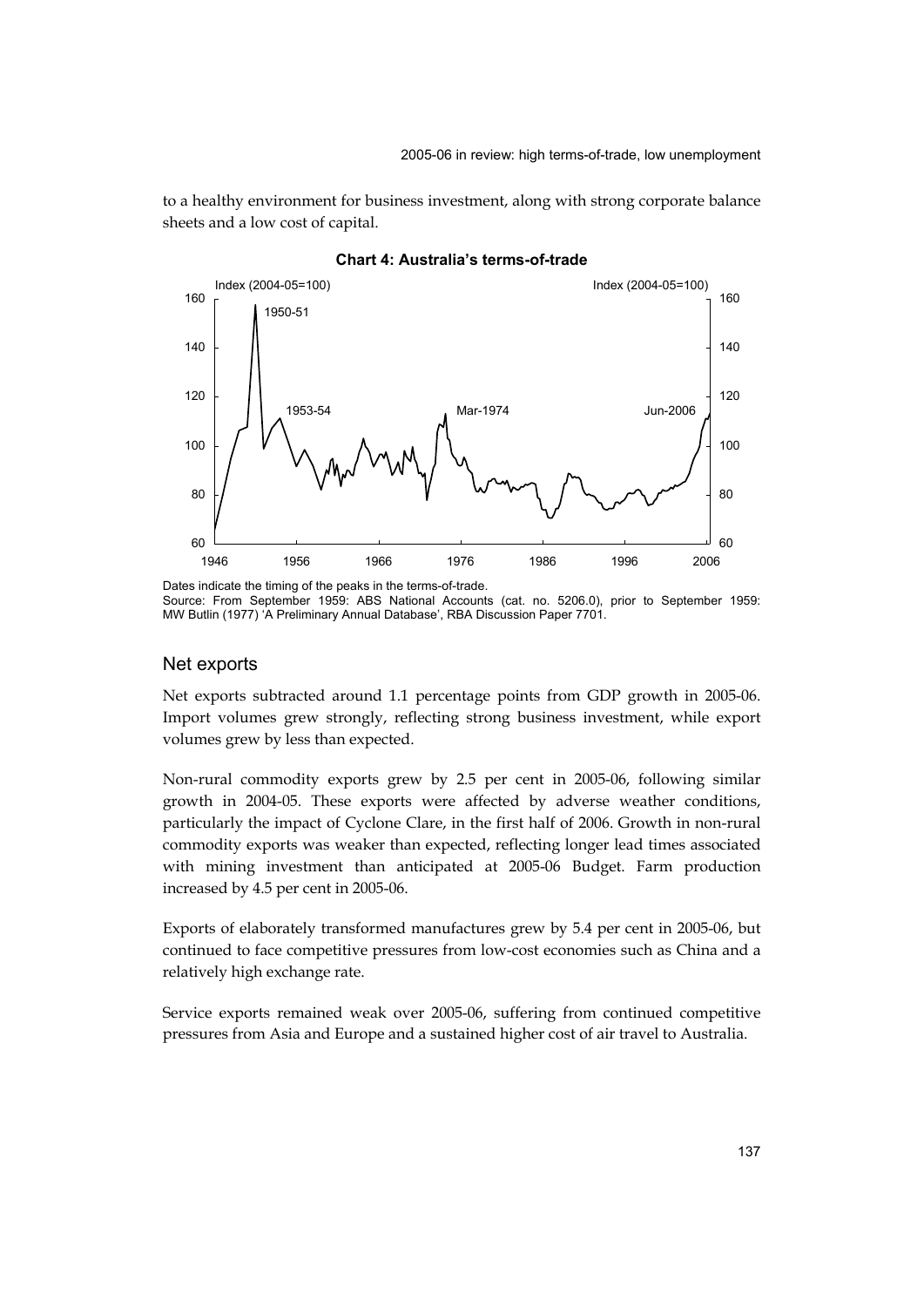Imports increased by 6.9 per cent in 2005-06, slightly weaker than the 2005-06 Budget forecast. This result was led by strong growth in capital goods imports, reflecting sustained growth in mining investment.

The current account deficit narrowed from 6.2 per cent of GDP in 2004-05 to 5.4 per cent of GDP in 2005-06, reflecting a substantial narrowing in Australia's trade balance, attributable to the improved terms-of-trade position. The improvement in the trade balance was partially offset by a widening in the net income deficit.

## Business investment

Business investment grew strongly in 2005-06, increasing by 16 per cent after robust growth in the previous four years. Business investment was the largest contributor to GDP growth in 2005-06. Investment growth was broadly based but particularly strong in the mining industry and in related parts of the manufacturing, construction and transport industries. Strong corporate profitability, a low cost of capital and high capacity utilisation have been important factors in the recent strength of investment.



**Chart 5: Private business investment growth** 

In response to high prices for non-rural commodities, mining investment has grown strongly in recent years. Mining companies invested more than \$37 billion over the last three years, with much of this investment directed towards projects in Western Australia and Queensland.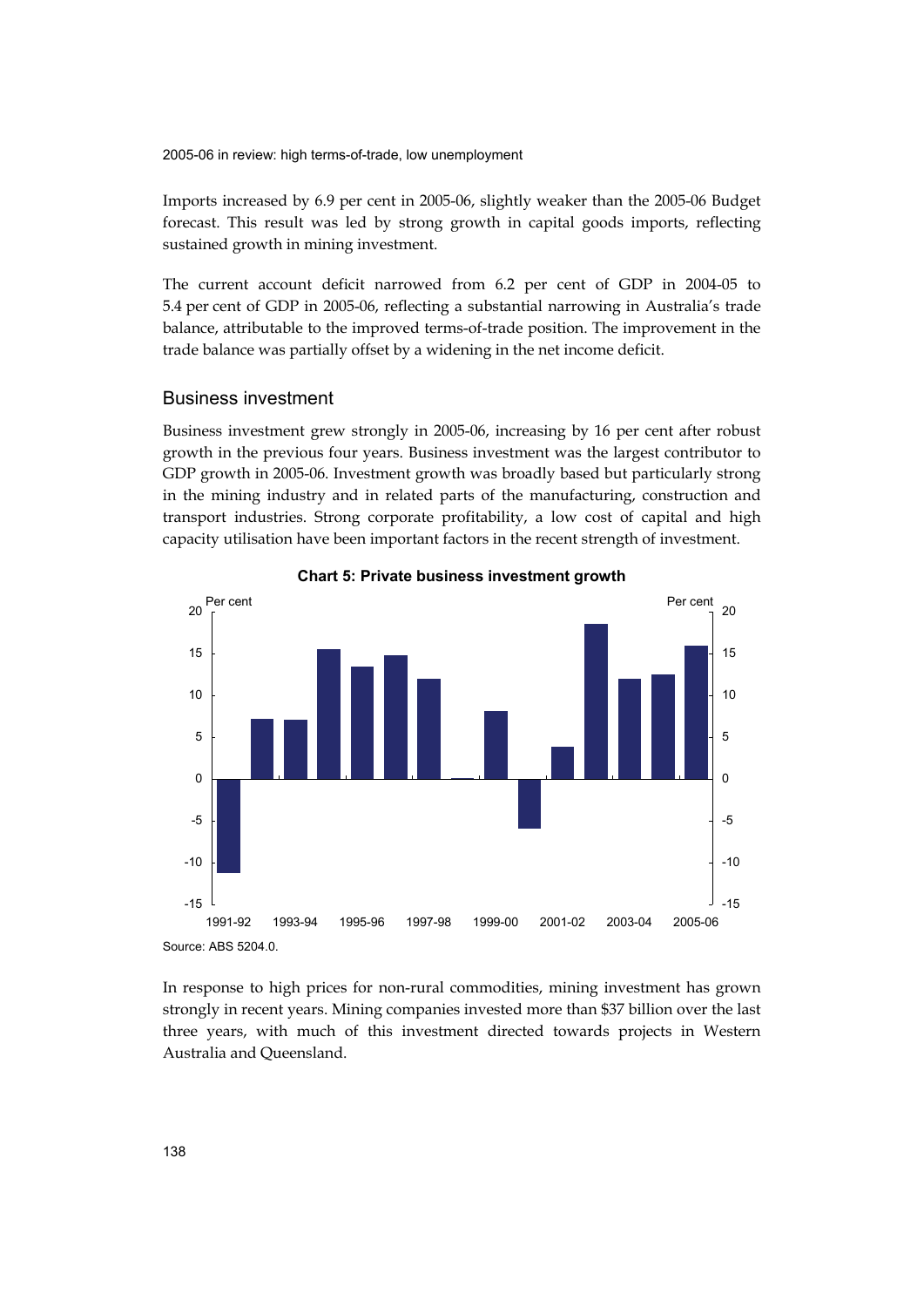## Labour market and wages

-

Employment continued to grow strongly in 2005-06, with the unemployment rate reaching its lowest level since 1976 (see Box). Total employment grew by 2.2 per cent in 2005-06, following growth of 3.0 per cent in 2004-05. The number of people in full-time employment rose by 107,000 between June 2005 and June 2006, while part-time employment rose by 71,100.

Total employment increased in all States and Territories through 2005-06. Western Australia had the strongest growth, with employment increasing by 4.6 per cent. Queensland also grew strongly, with total employment increasing by 2.9 per cent. The employment growth in these States is mainly a result of the high export prices, and the resulting increase in investment and incomes in those States.4





<sup>4</sup> See 'Reflections on the global economy and the Australian mining boom' by David Gruen and Steven Kennedy in this issue of *Economic Roundup*.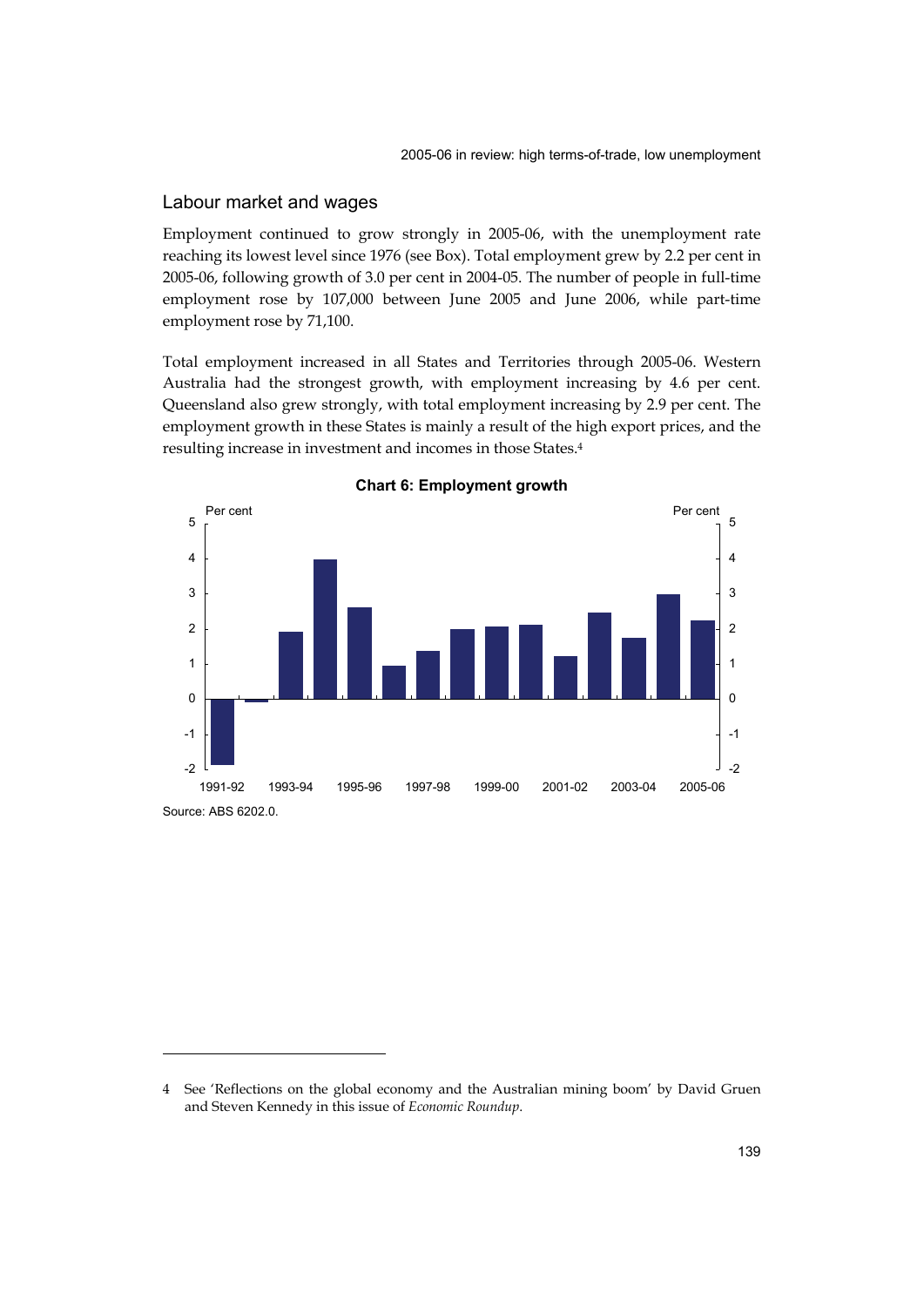## **Box: Lowest unemployment rate in 30 years**

The strong performance of employment growth in 2005-06 helped to push the unemployment rate to 4.9 per cent in May 2006, the lowest rate since the December quarter 1976.



**Chart B1: Unemployment rate** 

While the unemployment rate was the same as that of 30 years ago, a greater proportion of the population has a job. The employment-to-population ratio has risen from 59.3 per cent in 1975-76 to 61.2 per cent in 2005-06.

This increase reflects the substantial rise in the participation rate over the past 30 years.



While all States and Territories experienced solid employment growth in 2005-06, changes in the unemployment rate were more diverse, with Western Australia experiencing the largest fall.

| Table B2: State unemployment rates |  |  |  |  |
|------------------------------------|--|--|--|--|
|------------------------------------|--|--|--|--|

|                                                | 2004-05 | 2005-06 | $Jun-06$ |
|------------------------------------------------|---------|---------|----------|
| <b>NSW</b>                                     | 5.3     | 5.3     | 5.5      |
| <b>VIC</b>                                     | 5.6     | 5.3     | 5.1      |
| QLD                                            | 4.9     | 5.0     | 4.6      |
| <b>SA</b>                                      | 5.5     | 5.0     | 4.7      |
| <b>WA</b>                                      | 4.7     | 4.1     | 3.6      |
| <b>TAS</b>                                     | 6.1     | 6.5     | 6.5      |
| NT                                             | 6.3     | 5.7     | 4.9      |
| <b>ACT</b>                                     | 3.6     | 3.2     | 3.0      |
| Australia                                      | 5.3     | 5.1     | 4.9      |
| Source: ABS 6202.0. Trend figures are used for |         |         |          |

NT and ACT for the Jun-06 level.

The influence of the high export prices can also be seen in the industry composition of employment. Employment in the mining industry grew by 21.9 per cent in 2005-06. However, as the mining sector is a relatively small employer, this contributed only slightly to total employment growth, and the larger contribution has come through the associated growth in the construction and business services industries. Strong employment growth was experienced in Construction (growing by 4.7 per cent in 2005-06) and Property & Business Services (5.8 per cent). Employment growth was also strong in Education (6.5 per cent) and Health (5.0 per cent).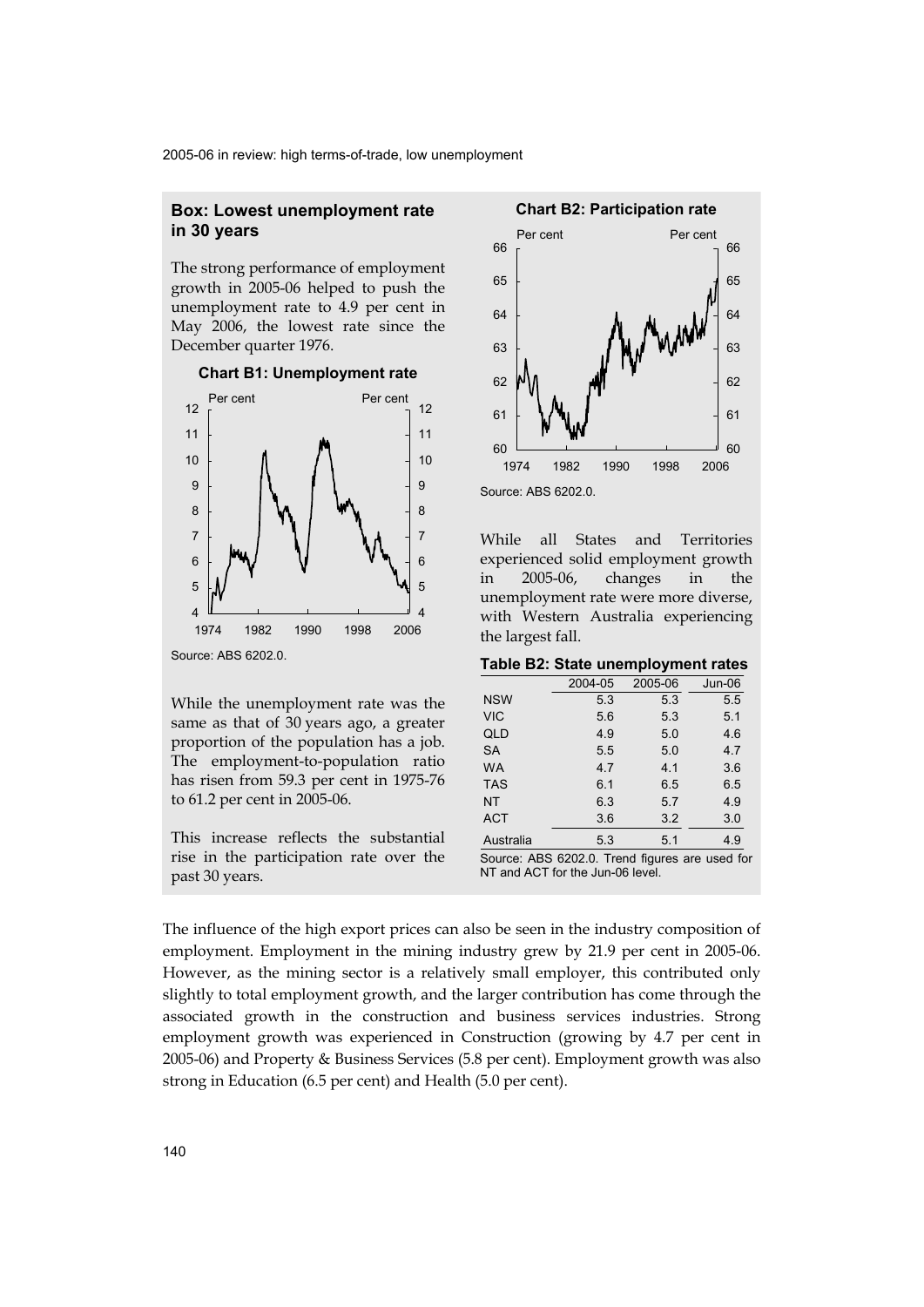Wages grew strongly in 2005-06, partly as a result of the tighter labour market in 2004-05 and 2005-06. The Wage Price Index grew by 4.1 per cent in 2005-06, up from 3.8 per cent growth in 2004-05. The acceleration in wages was particularly pronounced in the Mining sector (growing by 5.0 per cent in 2005-06) and Electricity, Gas & Water (5.5 per cent). However, strong wage growth in these sectors has not resulted in broader wage rises.

#### Prices

The Consumer Price Index (CPI) showed relatively strong growth of 3.2 per cent in 2005-06, in part reflecting temporary factors such as rises in fuel and fruit prices.

Through the year to the June quarter 2006 the CPI grew by 4.0 per cent, which (excluding the one-off step when the GST was introduced) is the highest rate since 1995. However, other measures of prices show lower rates of growth. The Reserve Bank of Australia's weighted median and trimmed mean measures of inflation grew by 3.0 and 2.8 per cent respectively.



**Chart 7: Consumer Price Index: quarterly and through-the-year growth** 

Fruit prices rose by a record 52 per cent in the June quarter 2006, primarily due to a 250 per cent increase in banana prices, and contributed around 0.5 of a percentage point to the quarterly increase in the CPI. Banana prices increased sharply due to the impact of Cyclone Larry. Fuel prices rose in 2005-06 as world oil prices rose, with automotive fuel prices rising by 24.6 per cent through the year to the June quarter 2006. Excluding the direct impact of these two factors, the CPI grew by 2.6 per cent through the year to the June quarter 2006.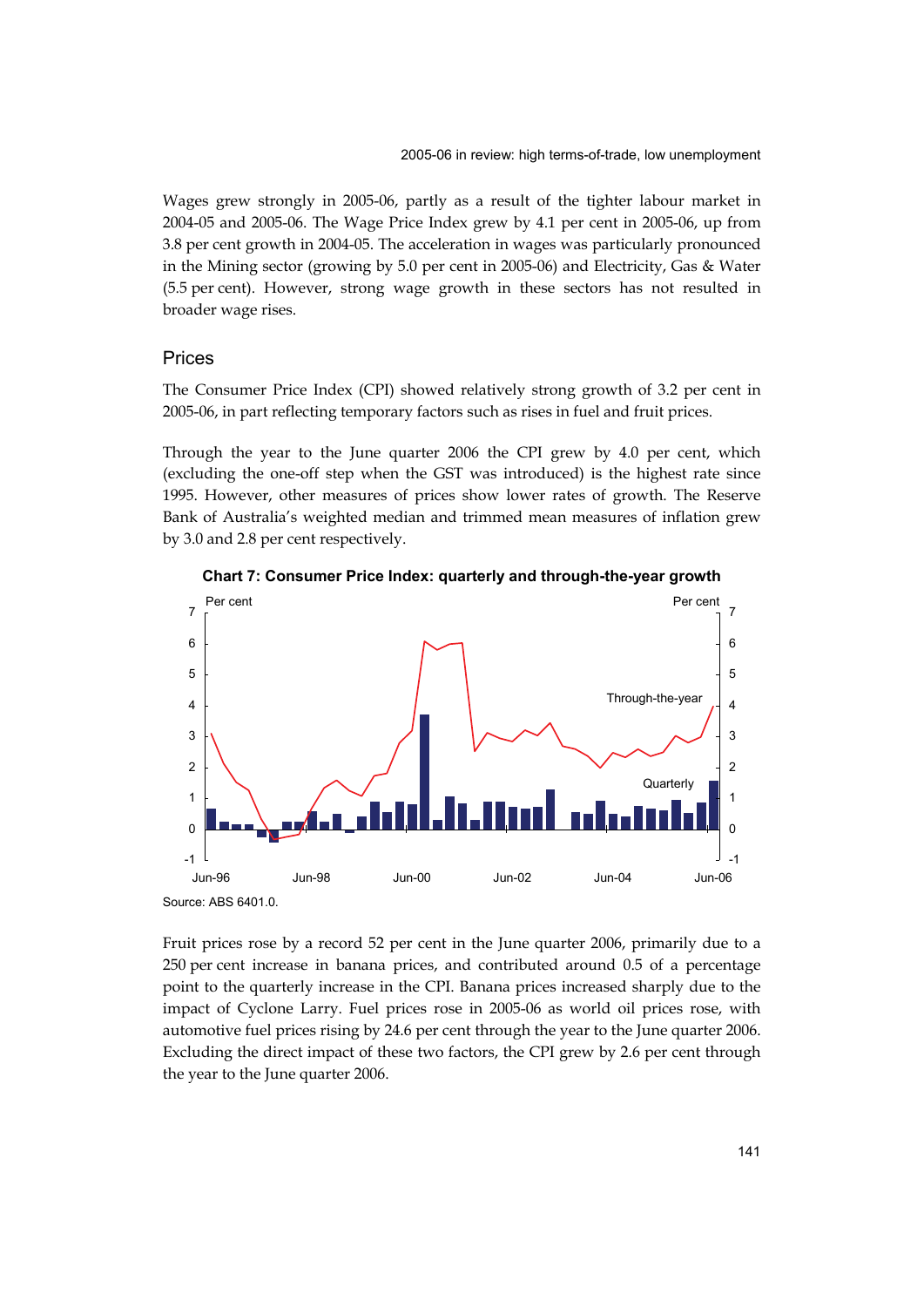#### Household consumption and dwelling investment

Household consumption expenditure moderated in 2005-06, while dwelling investment fell and continued the mild downturn begun in 2004-05.

Household consumption growth moderated to 2.6 per cent in 2005-06, following strong growth in 2003-04 and 2004-05. The moderation in household consumption reflected sharp increases in petrol prices and an easing in growth of household dwelling wealth (reflecting the continued slow pace of house price growth), which were partly offset by strong household income growth.

Strong growth in household incomes and moderate consumption growth have seen households begin to strengthen their balance sheets. Budget measures in 2005-06, particularly changes to income tax, appear to have largely been saved by households rather than used to increase consumption.



**Chart 8: Household consumption growth** 

Dwelling investment fell by 4.1 per cent of 2005-06 compared to the Budget forecast fall of 3.0 per cent. This is a continuation in the mild downturn that began in 2004-05 after very strong growth in the early years of the decade. This downturn contrasts favourably with previous housing cycles, where downturns of over 10 per cent were common. Within the components of dwelling investment, both construction of new dwellings and alterations and additions fell in 2005-06.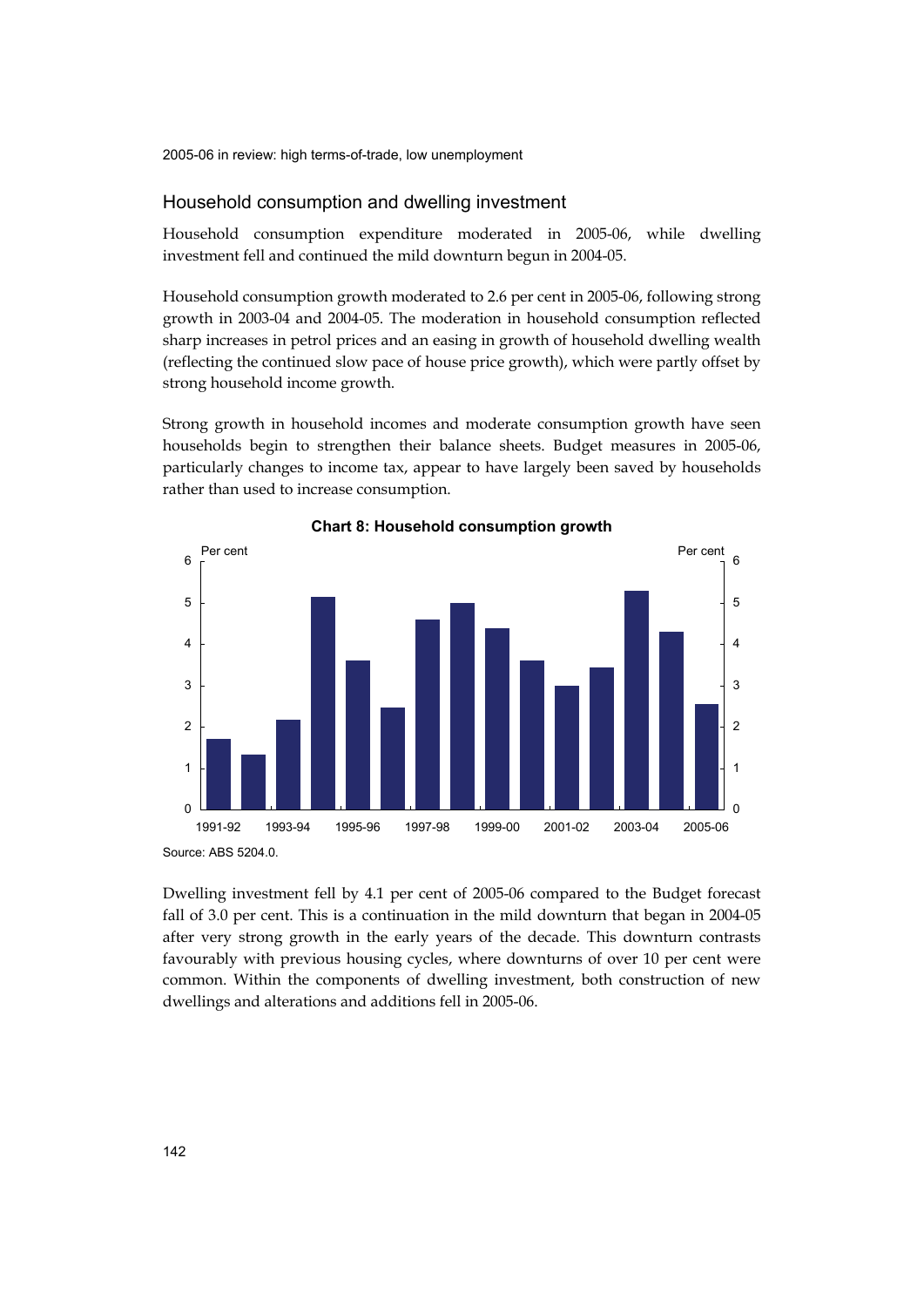

**Chart 9: Dwelling investment growth** 

# Forecasts and outcomes

-

The 2005-06 Budget and MYEFO forecasts for real GDP were for growth of 3 per cent, compared to an outcome of 2.8 per cent. The forecast error of 0.2 per cent compares favourably with the average absolute error in Budget real GDP forecasts of 0.9 per cent between 1995-96 and 2003-04.5 Chart 10 compares the evolution of the forecasts for 2005-06 with past years.

Table 1 shows the full details of the forecast performance. The key differences between the forecasts and outcomes for domestic demand and output are in the forecasts for consumption, business investment and exports.

Consumption moderated by more than expected in the 2005-06 Budget forecast, growing by 2.6 per cent compared to the forecast for growth of 3¼ per cent. However, while the absolute difference was small compared to other forecasts, the contribution to the overall error in the GDP forecast was significant.

<sup>5</sup> See Ewing, Gruen and Hawkins 'Forecasting the macroeconomy', *Economic Roundup*, Autumn 2005 for further details on Treasury's macroeconomic forecasting performance.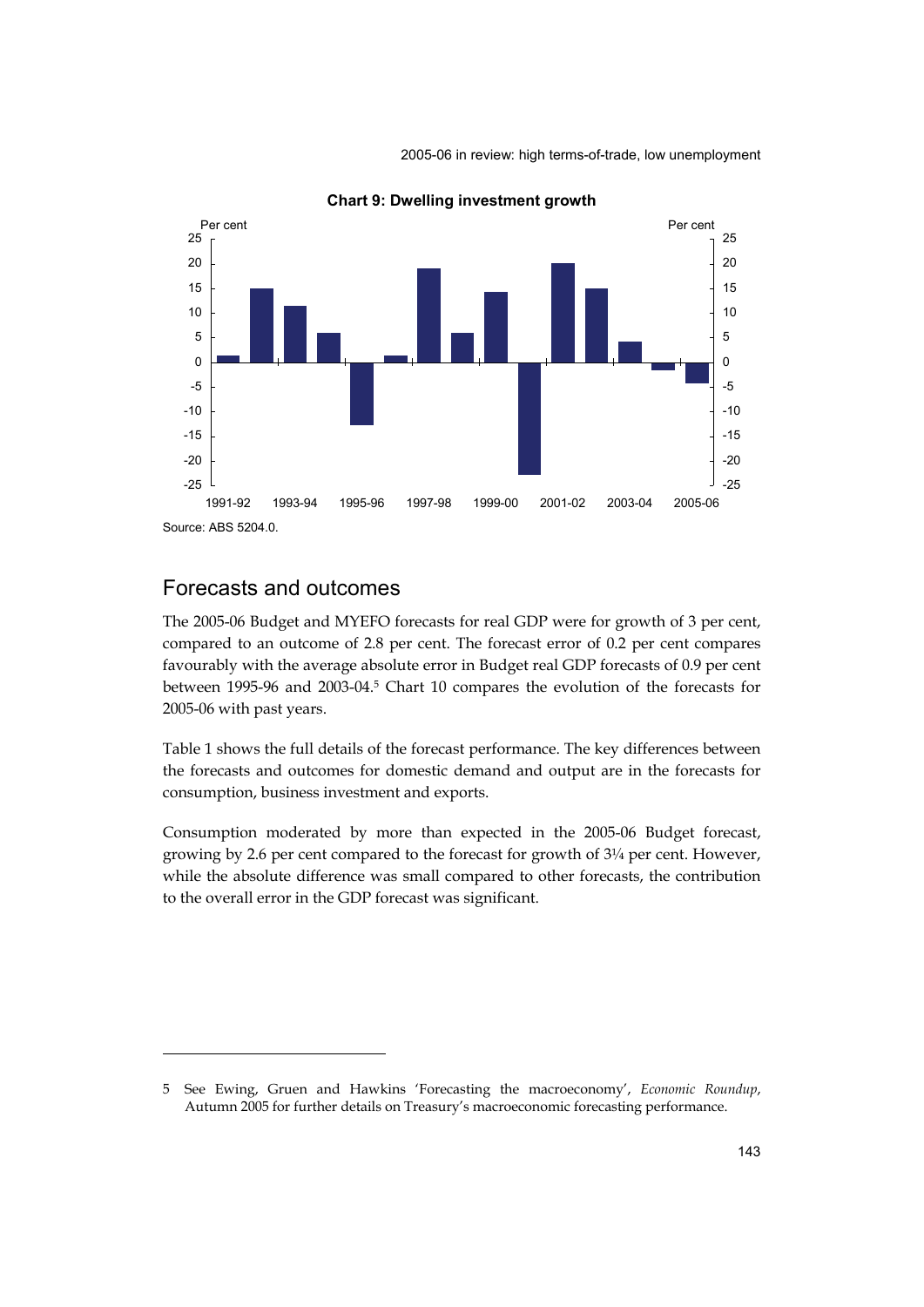

**Chart 10: Evolution of forecasts of growth of real GDP**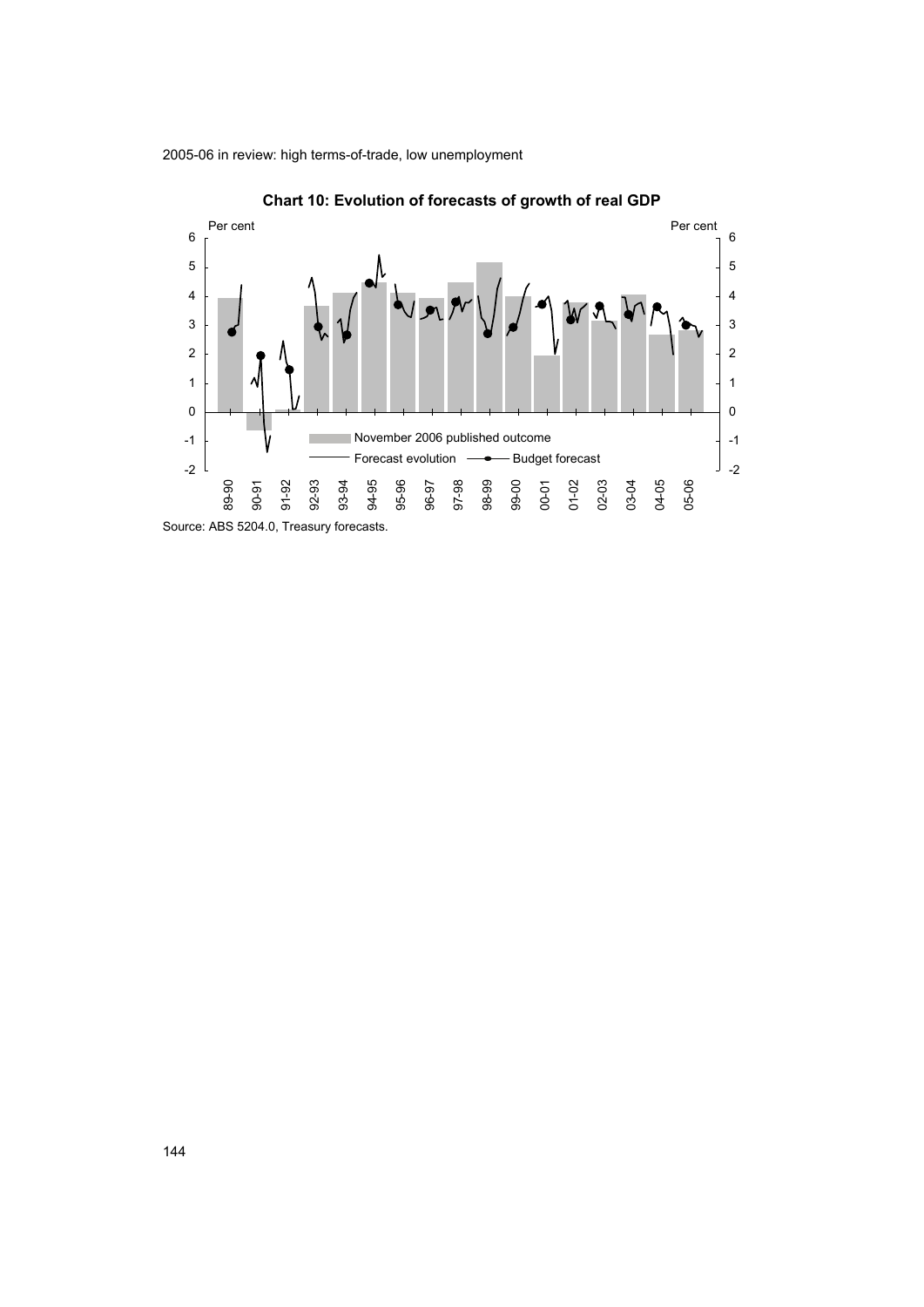|  |  | 2005-06 in review: high terms-of-trade, low unemployment |
|--|--|----------------------------------------------------------|
|  |  |                                                          |

|                                            |             | 2005-06        | 2005-06        |             |
|--------------------------------------------|-------------|----------------|----------------|-------------|
|                                            | 2004-05     | <b>Budget</b>  | <b>MYEFO</b>   | 2005-06     |
|                                            | Outcomes(b) | forecasts      | forecasts      | Outcomes(b) |
| Panel A - Demand and output(c)             |             |                |                |             |
| Household consumption                      | 4.3         | 31/4           | 23/4           | 2.6         |
| Private investment                         |             |                |                |             |
| <b>Dwellings</b>                           | $-1.5$      | $-2$           | $\mathbf 0$    | $-4.1$      |
| Total business investment(d)               | 12.3        | 6              | 11             | 15.4        |
| Non-dwelling construction(d)               | 8.8         | $\overline{2}$ | 8              | 19.7        |
| Machinery and equipment(d)                 | 15.4        | $\overline{7}$ | 13             | 14.3        |
| Private final demand(d)                    | 4.6         | 31/2           | 33/4           | 4.2         |
| Public final demand(d)                     | 4.7         | 4              | 3              | 3.9         |
| <b>Total final demand</b>                  | 4.6         | 31/2           | 31/2           | 4.2         |
| Change in inventories(e)                   | $-0.1$      |                |                |             |
| Private non-farm                           | 0.1         | 1/4            | $\mathbf 0$    | $-0.5$      |
| Farm and public authorities(f)             | $-0.2$      | 0              | $\mathbf 0$    | 0.2         |
| Gross national expenditure                 | 4.5         | 33/4           | 31/2           | 3.9         |
| Exports of goods and services              | 3.1         | $\overline{7}$ | $\overline{4}$ | 2.1         |
| Imports of goods and services              | 12.1        | 8              | $\overline{7}$ | 6.9         |
| Net exports(e)                             | $-1.8$      | $-1$           | $-3/4$         | $-1.1$      |
| Gross domestic product                     | 2.7         | 3              | 3              | 2.8         |
| Non-farm product                           | 2.8         | 3              | 3              | 2.8         |
| Farm product                               | $-0.4$      | 5              | $\overline{0}$ | 4.5         |
| Panel B - Other selected economic measures |             |                |                |             |
| <b>External accounts</b>                   |             |                |                |             |
| Terms-of-trade                             | 9.9         | 12 1/4         | 91/2           | 10.8        |
| Current account balance                    |             |                |                |             |
| \$billion                                  | $-55.5$     | $-48$          | $-511/2$       | $-52.3$     |
| Percentage of GDP                          | $-6.2$      | $-51/4$        | $-51/2$        | $-5.4$      |
| Labour market                              |             |                |                |             |
| Employment (labour force survey basis)     | 3.0         | 13/4           | $\overline{2}$ | 2.2         |
| Unemployment rate (per cent)               | 5.3         | 5              | 51/4           | 5.1         |
| Participation rate (per cent)              | 64.0        | 63 3/4         | 64 1/4         | 64.5        |
| Prices and wages                           |             |                |                |             |
| <b>Consumer Price Index</b>                | 2.4         | 23/4           | 3              | 3.2         |
| Gross non-farm product deflator            | 3.9         | 41/2           | $\overline{4}$ | 5.0         |
| Wage Price Index                           | 3.8         | 4              | 41/4           | 4.1         |

|  | Table 1: Domestic economy forecasts and outcomes for 2005-06 <sup>(a)</sup> |  |  |  |
|--|-----------------------------------------------------------------------------|--|--|--|
|--|-----------------------------------------------------------------------------|--|--|--|

(a) Percentage change on preceding year unless otherwise indicated.

(b) Calculated using original (that is, not seasonally adjusted) data.

(c) Chain volume measure.

(d) Excluding second-hand asset sales.

(e) Percentage point contribution to growth in GDP.

(f) Changes in inventories held by privatised marketing authorities are included with the inventories of the farm sector and public marketing authorities.

Source: Australian Bureau of Statistics (ABS) cat. no. 5204.0, 5302.0, 6202.0, 6345.0, 6401.0, unpublished ABS data and Treasury.